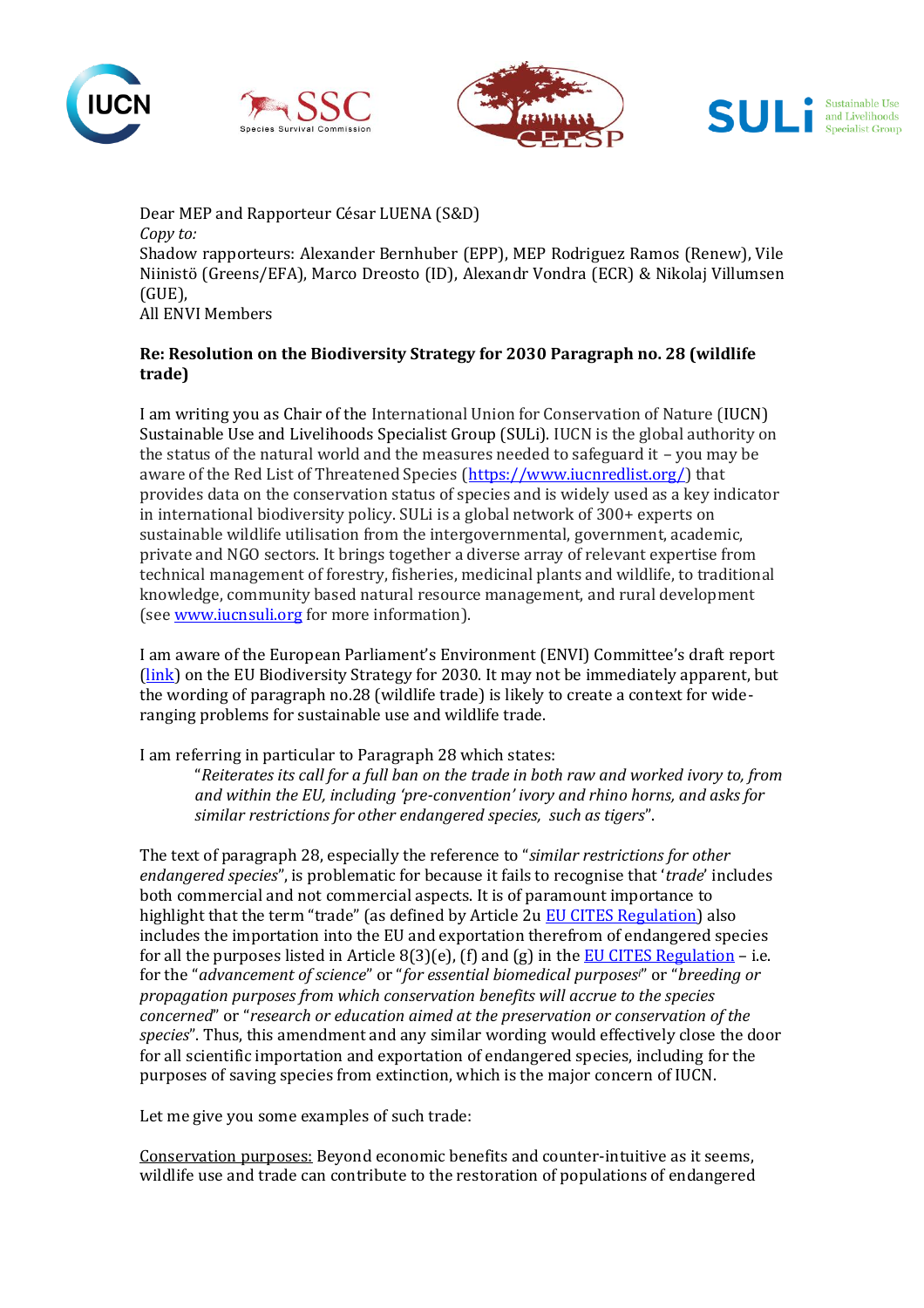species. It does this by creating conservation incentives for private individuals and local communities - on whose land the majority of the world's wildlife lives. Saltwater crocodiles (*Crocodylus porosus*) in Australia's Northern Territory are a case in point having experience massive population declines due to persecution as a dangerous pest, but equivalent population recoveries once a scheme was introduced to allow local people to collect eggs for sale to crocodile farms where the crocodiles are reared for luxury leather production. Vicuna (*Vicugna vicugna)* populations in the Andes similarly recovered with the introduction of live shearing by local communities for the luxury fibre trade. As did Pirarucu (*Arapaima gigus)* (a giant Amazonia freshwater fish) when utilised for the luxury leather trade. Wildlife trade also generates broader livelihood and development outcomes, including building community networks, skills and capacities, and strengthening land tenure, resource access, natural-resource management and local enterprise development ii iii iv. Trade in wildlife is often attractive to poor communities due to the low entry requirements (no need for high levels of education or skills or for expensive harvesting technology), the year-round availability of some products, and ease of combining with other income-generating activities v. The CITES website provides a range of case examples where trade in wildlife - including of products that are imported into the EU - has generated both conservation and local development outcomes (https://cites.org/eng/prog/livelihoods).

Scientific and educational purposes: It is important to note that private collections or specimens found at schools, local museums, and the visitor centres of national parks tend to possess specimens of endangered species with social interest, such as hunting trophies or those with aesthetic value. For example, in the Iberian Peninsula, a classic example is the Iberian lynx (*Lynx pardinus*). As part of the overall conservation effort for the species, systematic surveys during the past decades<sup>y</sup> uncovered a considerable number of specimens in private and other small collections, which highlights the important role played by non-professional institutions and individuals in the preservation of this material. This may well be the case for many other species and countries; in the Iberian Peninsula alone, for example, these would include the imperial eagle (*Aquila adalberti*), the bearded vulture (*Gypaetus barbatus*), the Cantabrian bear (*Ursus arctos arctos*), and the capercaillie (*Tetrao urogallus)*vii. Zoos and aquariums are also often reliant on live animal trade without which their educational and scientific activities would be undermined. Tens of thousands of the transactions in the CITES wildlife trade database involve zoos and aquariums, meaning that such institutions play a significant role in the context of the Convention. Finally, and perhaps most obviously, the ability to import and export species is essential for biomedical research including drug development

The current EU CITES Regulation provides a balanced approach. While it prohibits the purchase, acquisition for commercial purposes, display to the public for commercial purposes, use for commercial gain and sale, keeping for sale, offering for sale or transporting for sale of specimens of the species listed in Annex A, it still allows for exemption in specific case such as "*advancement of science*" or "*for essential biomedical purposesviii*" or "*breeding or propagation purposes from which conservation benefits will accrue to the species concerned*" or "*research or education aimed at the preservation or conservation of the species*".

It would surely be odd for the European Parliament to be calling for restrictions (on endangered species) in such a broad context, without accepting the current regulatory framework and the value of such trade? Beyond the CITES Regulation, the current text in para 28 contradicts the European Commission's (EC) initiative on the [Global](https://ec.europa.eu/commission/presscorner/detail/en/IP_20_348)  [Biodiversity Coalition launched in March 2020](https://ec.europa.eu/commission/presscorner/detail/en/IP_20_348) and referred to in the [EC Communication](https://eur-lex.europa.eu/legal-content/EN/TXT/?qid=1590574123338&uri=CELEX:52020DC0380)  [on the EU Biodiversity Strategy for 2030.](https://eur-lex.europa.eu/legal-content/EN/TXT/?qid=1590574123338&uri=CELEX:52020DC0380) The initiativeix has brought together zoos,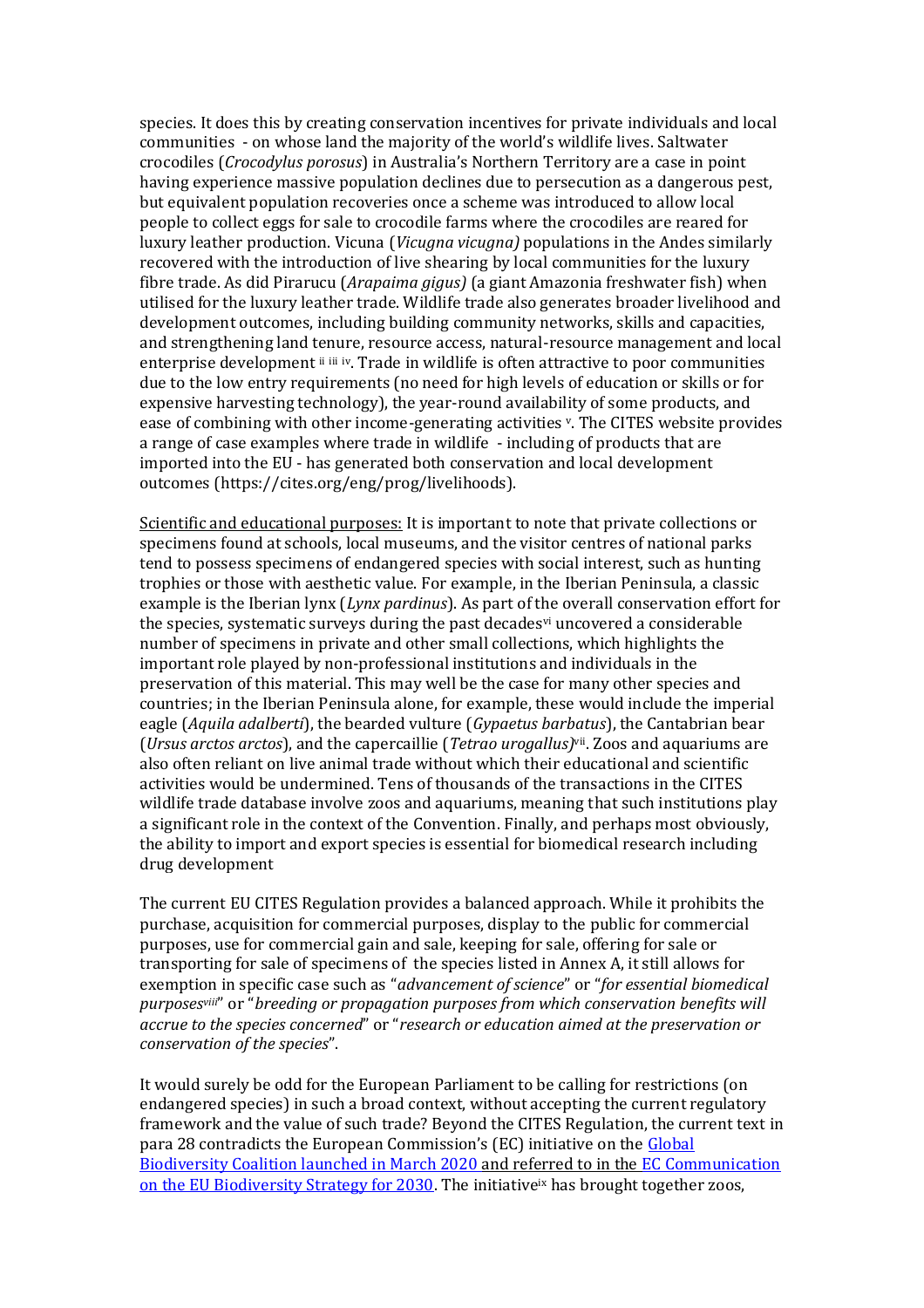aquariums, botanic gardens, natural history and science museums to help raise awareness around the world on the need to protect and nurture biodiversity – all of which engage to some extent in the import and export of specimens including from endangered species.

Because of the wide ranging importance, and often beneficial or benign impact, of trade in wild species including those classified as endangered, I would really strongly recommend amending Paragraph 28 as follows (additions in square brackets):

"*Reiterates its call for a full ban on the* [commercial] *trade in both raw and worked ivory to, from and within the EU, including 'pre-convention' ivory and rhino horns, and asks for*  [an assessment of] *similar restrictions for other endangered species* [excluding trade for conservation, scientific, educational purposes], *such as tigers*".

This would ensure respect for:

- i) the current regulatory framework, which includes the import of elephant hunting trophies into the EU, and
- **ii)** the text does not jeopardise sustainable wildlife trade for the sake of a very wide range of "endangered species" (including plants) which are traded for scientific, educational and conservation purposes.

I would like to thank you for your attention to this matter. Please do not hesitate to contact me should you require further clarifications.

Yours faithfully

uploc

Dr Dilys Roe Chair, IUCN Sustainable Use and Livelihoods Specialist Group

<sup>v</sup> Marshall, E., K. Schreckenberg and A.C. Newton, eds. (2006). Commercialization of non-timber forest products: Factors influencing success. Lessons learned from Mexico and Bolivia and policy implications for decision makers. Cambridge: UNEP World Conservation Monitoring Centre. Available from [http://www.odi.org/sites/odi.org.uk/files/odi-assets/publications-opinion-files/3769.pdf.](http://www.odi.org/sites/odi.org.uk/files/odi-assets/publications-opinion-files/3769.pdf)

vi Rodríguez and Delibes. 2002. Internal structure and patterns of contraction in the geographic range of the Iberian lynx. Ecography 25: 314–328.

vii Mireia Casas-Marce, Eloy Revilla, Margarida Fernandes, Alejandro Rodríguez, Miguel Delibes, José A. Godoy, The Value of Hidden Scientific Resources: Preserved Animal Specimens from Private Collections and Small Museums, *BioScience*, Volume 62, Issue 12, December 2012, Pages 1077–1082[, https://doi.org/10.1525/bio.2012.62.12.9](https://doi.org/10.1525/bio.2012.62.12.9) <sup>viii</sup> The importance of endangered species for scientific and medical research cannot be overstated. For further information, please see IUCN<br>"Conserving Medicinal Species" https://portals.juga.grad/ibrary/afiles/document "Conserving Medicinal Species" https://portals.iucn.org/library/efiles/documents/2006-022.pdf

<sup>&</sup>lt;sup>i</sup> The importance of endangered species for scientific and medical research cannot be overstated. For further information, please see IUCN "Conserving Medicinal Species" [https://portals.iucn.org/library/efiles/documents/2006-022.pdf.](https://portals.iucn.org/library/efiles/documents/2006-022.pdf)

ii Dalal-Clayton, B. and B. Child (2003). Lessons from Luangwa: The story of Luangwa Integrated Resource Development Project, Zambia. London. International Institute for Environment and Development. Wildlife and Development Series No. 13. Available fro[m](http://pubs.iied.org/pdfs/9079IIED.pdf) http://pubs.jied.org/pdfs/9079IIED.pdf

iii Lichtenstein., (2010). Vicuña conservation and poverty allevation? Andean communities and international fibre markets. International Journal of the Commons 4(1), pp. 100-121. Available from <http://www.thecommonsjournal.org/index.php/ijc/article/view/139/130>

iv Lichtenstein, G. and P. Carmanchahi (2012). Guanaco management by pastoralists in the Southern Andes. Pastoralism: Research, Policy and Practice 2(1), 16

ix It may include a wide variety of topics, such as: - Use of zoo data to create demographic projections, advance metapopulation management possibilities and study the viability of captive populations; research methodologies and technology to apply in the field; research pertaining to the health of wild animals which may directly contribute to that of their wild counterparts [European